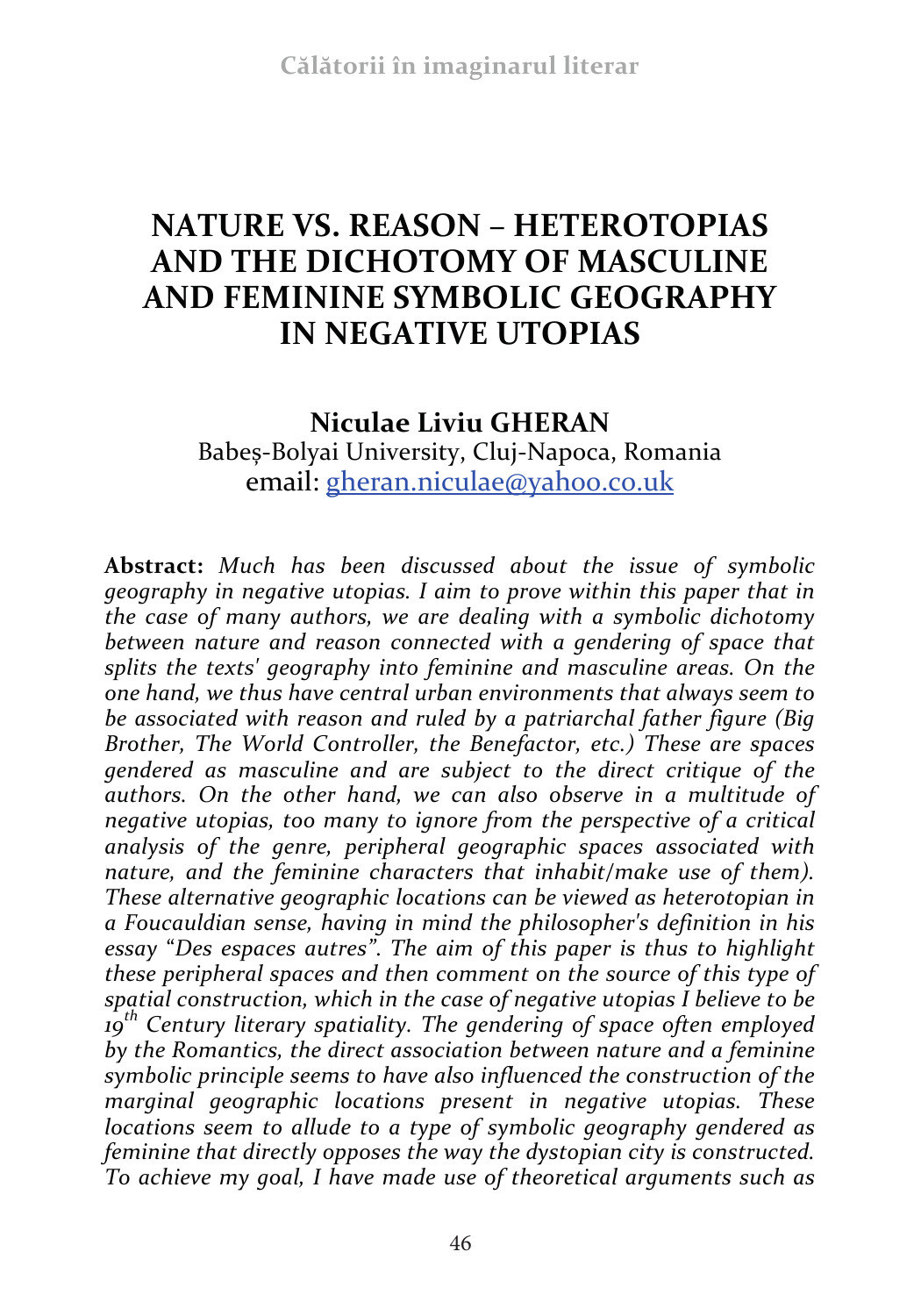#### **Călătorii în imaginarul literar**

*those presented in works such as Lowy and Sayre's "Romanticism Against the Tide of Modernity", Nicole Pohl and Brenda Tooley's "Gender and Utopia in the Eighteenth Century" as well as Philip E. Wagner's "Utopia, the Nation and the Spatial Histories of Modernit"y.*

**Keywords**: symbolic geography, gender, spatiality, reason, nature, dystopia, negative utopias

### **The Foucauldian Heterotopia**

In his essay, *Des Espaces Autres* Foucault mentioned different types of marginal topographies present in the real world he qualified as being heterotopias. The philosopher split these into different categories such as crisis heterotopias, heterotopias of deviance, heterochrony or heterotopic compensation spaces. For example, people who manifest a behavior considered deviant, a departure from the norms of what society deems acceptable, are placed within heterotopias of deviance (people in retirement houses, psychiatric wards, prisons, etc.) (Foucault 1984:5) Another point made by the philosopher is that heterotopias can be valued differently throughout society's evolution. Foucault gives the example of graveyards placed in central urban areas, in the backyard of churches between the 17th and 18th centuries to prove his point. These were, however, moved on the periphery of the city starting with the 19<sup>th</sup> Century. This movement was due to the changing ways people viewed death and their perception of it as an illness. The living felt threatened by eventual contamination and therefore desired a marginalization of this type of symbolic geography.) Thus, graveyards stopped being built in sacred locations, becoming cities in themselves, necropolises within which everybody was to look for and find their eternal resting place. (Foucault, 1954:6)

Foucault also observes that heterotopias are frequently linked to different temporal segments, thus becoming what the philosopher calls heterochrony. Museums and libraries have become such heterotopias in which time itself is accumulated, kept, and condensed continuously. The idea of constructing spaces that function to preserve memory, immune to the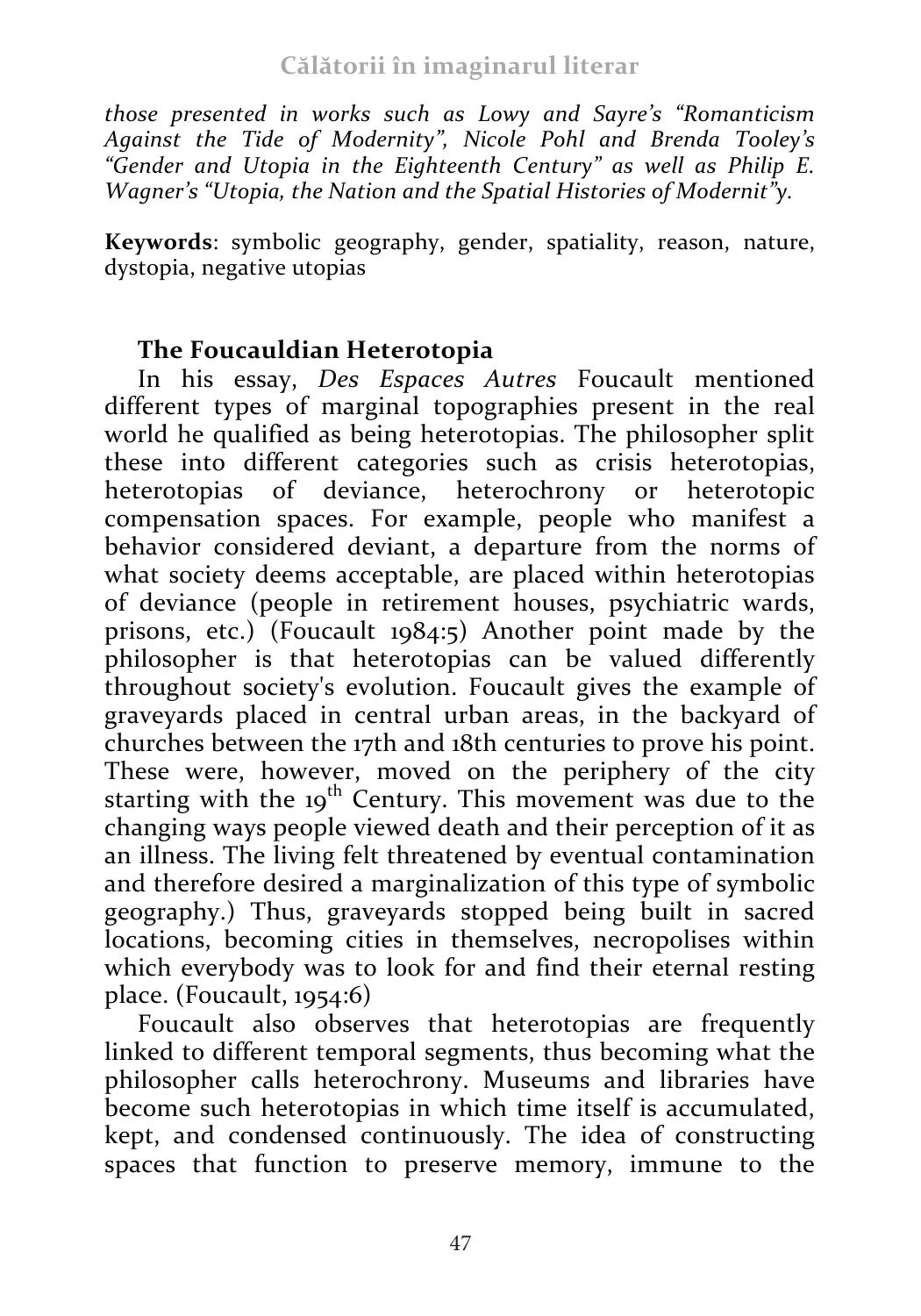passage of time, is particular to 19th-century western culture. The philosopher gives in this sense the example of tourist destinations that seek to create imitations of Polynesian villages. These promise the tourist a return in time to the origins of humankind, a few weeks of relaxation through the abandonment of modern lifestyle and taboos about nudity. Such places are in the endways of evoking history and fulfill functions similar to libraries and museums. (Foucault 1987:7) A final important observation is that heterotopias are developed in relation to the central space from which they are delimitated. This characteristic is designed around two radically opposite poles. Thus, the heterotopia creates an alternative topos in symbolic opposition to the central one, which is so perfectly, meticulously constructed, and arranged that the other is anarchic, disorderly, and imperfect (or vice versa). This last type is considered by Foucault a heterotopic compensation space.  $(Foucault 1987:8)$ 

Heterotopias are spaces belonging to alterity. This alterity can be temporal, geographical, symbolical, historical, cultural, ideological, or related to gender, the borders being defined precisely by the differentiation from the central symbolic geography. In *The Badlands of Modernity Heterotopia and Social Ordering*, Kevin Hetherington mentions the radically different ways in which heterotopias organize the social world. This specificity marks them as belonging to alterity and constructs them as a specific way of doing things. (Hetherington 2003:viii)

## **Foucauldian Heterotopias and the Symbolic Geography of Negative Utopias**

There isn't any particular reason for which we cannot discuss the symbolic geography of a literary text through the lens of Foucault's theory of heterotopias. Authors, particularly those that place importance on issues of spatiality, tend to include in their texts different types of symbolic geography, some of which are central and some marginal. Of course, the two types of geography need to be present in the same literary work. In other words, for us to be talking about heterotopias, a particular symbolic space needs to be heterotopic in relation to another one. Heterotopias cannot exist by themselves; they are always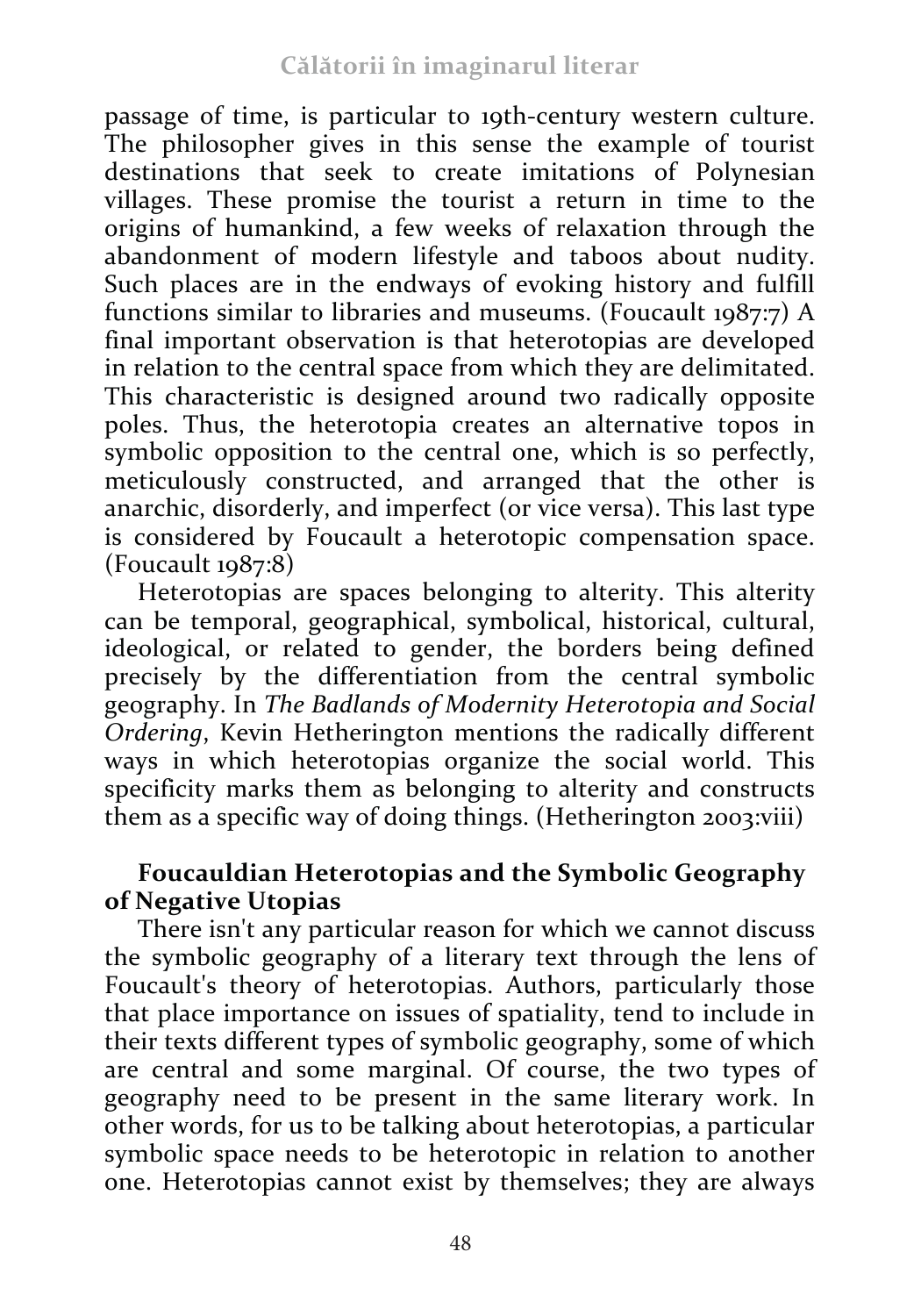perceived, contrasted, and analyzed in relation to other spatiality types that are coded differently from a symbolic perspective.

The literary genre to which I will be referring is that of  $20<sup>th</sup>$ Century negative utopias. I aim to highlight from the start that within the symbolic geography characteristic of these works, we also have to deal with heterotopias, alternative spaces that are coded radically different from a symbolic point of view than the type of geography that occupies the center of the negative utopia. A discussion is thus in order about the nature and origin of these marginal symbolic locations. Firstly, we will have to analyze the exact geographic positioning of these locations. Much has been discussed about the symbolic geography of the dystopian city, how it reflects a modern manner of organizing space, and the author's anxieties about the evolution of totalitarian political systems or the effects of modernity on the environment. We can undoubtedly claim that this type of spatiality dominates the symbolic geography of negative utopias. This urbanized space is associated with a modern ethos, an ethos subject to excessive rationalization, fixed geometrization, the mechanization of the individual and society etc.

On the other hand, and this is what I aim to discuss, we also deal with a type of symbolic geography situated on the periphery of the primary urban geography. These are spaces mainly associated with nature, with symbolic associations set in contrast to those of the primary type of symbolic geography. It is these symbolic locations that I believe qualify as being heterotopias. If we analyze the texts carefully, we will encounter all the heterotopias defined by Foucault, whether we talk about heterotopias of deviation, compensation, or heterochrony. It is fascinating that these spaces repeatedly appear in a wide range of negative utopias. We are thus not talking about an isolated case but rather about a phenomenon that can be observed within the whole literary genre, certainly within the canon of English negative utopias. For example, we can mention the forest on the outskirts of the city where Winston Smith and Julia meet in Orwell's *1984*, the savage reservation from the novel *Brave New World* by Aldous Huxley, or the forest in which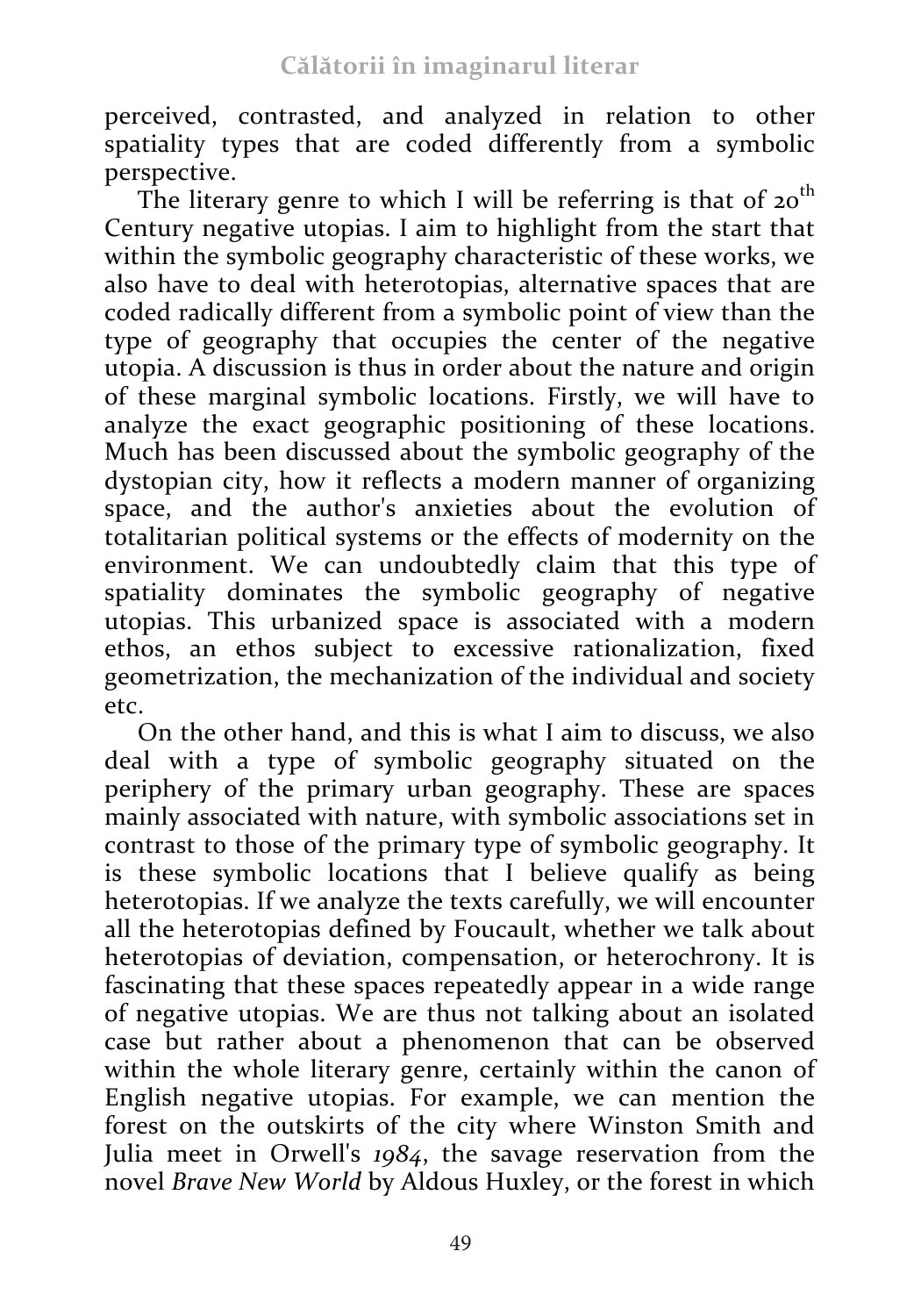the protagonist of Ray Bradbury's novel, *Fahrenheit 451* chooses to retreat. We can also mention the forbidden forest, a place of refuge for the main character of the novel *Anthem* by Ayn Rand. The number of examples abound.

The main question is thus, where does this inclination, if not obsession with constructing symbolic spaces on the periphery of the modern dystopian city, come from? What lies behind the aesthetic choice of so many authors feeling the need to sketch this type of geographic typology? Why choose it as a retreat for their main characters again and again and again? Are they gendered in any particular way?

These locations are small in size compared to the central urban geography but radically different from a symbolic perspective. The fact that their appearance is recurring within 20<sup>th</sup> Century negative utopias is again highly relevant because they serve a clear purpose. Their appearance is not haphazard within the texts. We cannot say that their role is unimportant or that they don't have a specific aesthetic or ideological aim. But if they do have a purpose, we might then rightly ask what that purpose is?

I think we can answer this question starting from the premise that negative utopias are critiques of modernity in its different manifestations. Among the negative aspects of modernity that have often been highlighted in connection with negative utopias are: the critique of totalitarian systems, excessive urbanization to the detriment of natural environments, the critique of instrumental reason, of the uniformization of urban social life, bureaucratic dominance, the mechanic state, the dissolution of relationships between humans, the decline of qualitative, social or religious values or the diminishment in the importance of imagination. All of these features of modernity have been discussed by critics such as Max Weber or Charles Cooley. (Lowy and Sayre 2001:19) It is interesting to note that, by examining how the peripheral heterotopian geographies are coded symbolically, we can state that they are not associated with the negative aspects of modernity mentioned earlier. In fact, on many occasions, they do not even belong to the same historical epoch, remaining faithful to a premodern paradigm that seems to signal the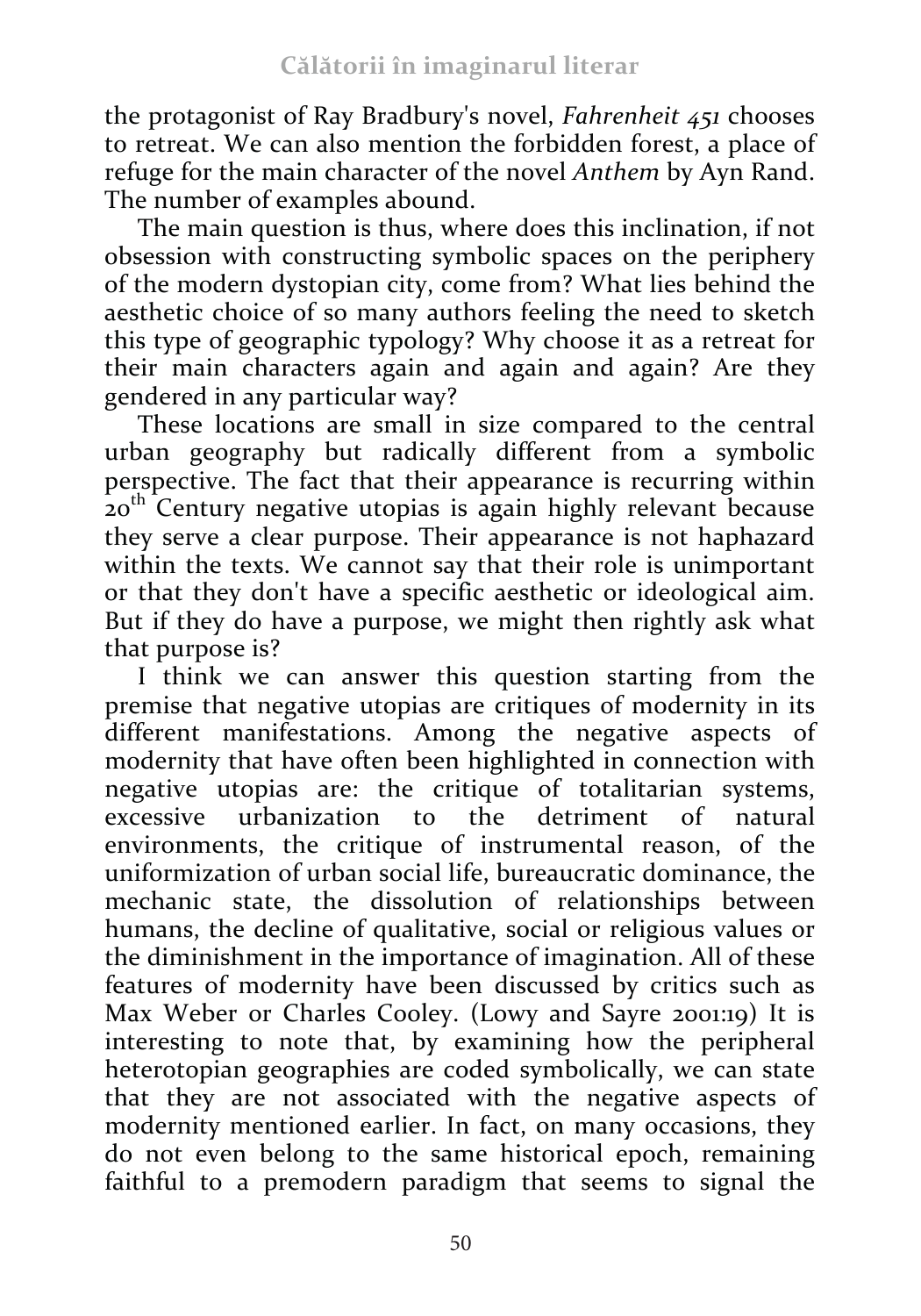author's nostalgia for the premodern symbolic organization of space, thus becoming heterochrony from a Foucauldian perspective. Therefore, we are dealing with an urban modernity which we shall see is gendered masculine that is being contrasted with an extra-urban heterotopic environment, reduced in size but which maintains its presence as inevitable. However, this latter type of topos is gendered feminine. This feature makes us ask many questions about the esthetic or ideological source by which such premodern constructs end up being tangled in the critique of modernity made by authors of negative utopias.

If we think about historical modernity, rather than just literary modernism, authors of negative utopias undoubtedly were not the only critics of modernity. They were not the only ones who placed pre-modernity and modernity at opposite poles. In fact, this happened again during the 19<sup>th</sup> Century, in the Romantic era. Michael Lowy and Robert Sayre have already made a very good argument about the Romantic critique of modernity in their book *Romanticism Against the Tide of Modernity*.

In my opinion, there are sufficient reasons to take into consideration the similarities between the critiques of modernity brought forward by the Romantics, particularly against enlightenment values, and a few fundamental aspects of the critique of modernity made by authors of negative utopias. For example, one of the central features of modernity that the Romantics rebelled against was the idea of a mechanized and rationalized environment. They preferred the dynamic, the natural, and the organic to the mechanical. They reacted against the mechanizing tendencies of the age as famously described by authors such as Thomas Carlyle in works like *The Signs of the Times.* Carlyle notes that: "*Were we required to characterize this age of ours by any single epithet, we should be tempted to call it, not a Heroical, Devotional, Philosophical, or Moral Age, but, above all others, the Mechanical Age. It is the Age of Machinery, in every outward and inward sense of that word*." (Carlyle 1888:235)

In politics, the Romantics saw the modern state as a mechanical system that was artificial, inorganic, geometrical,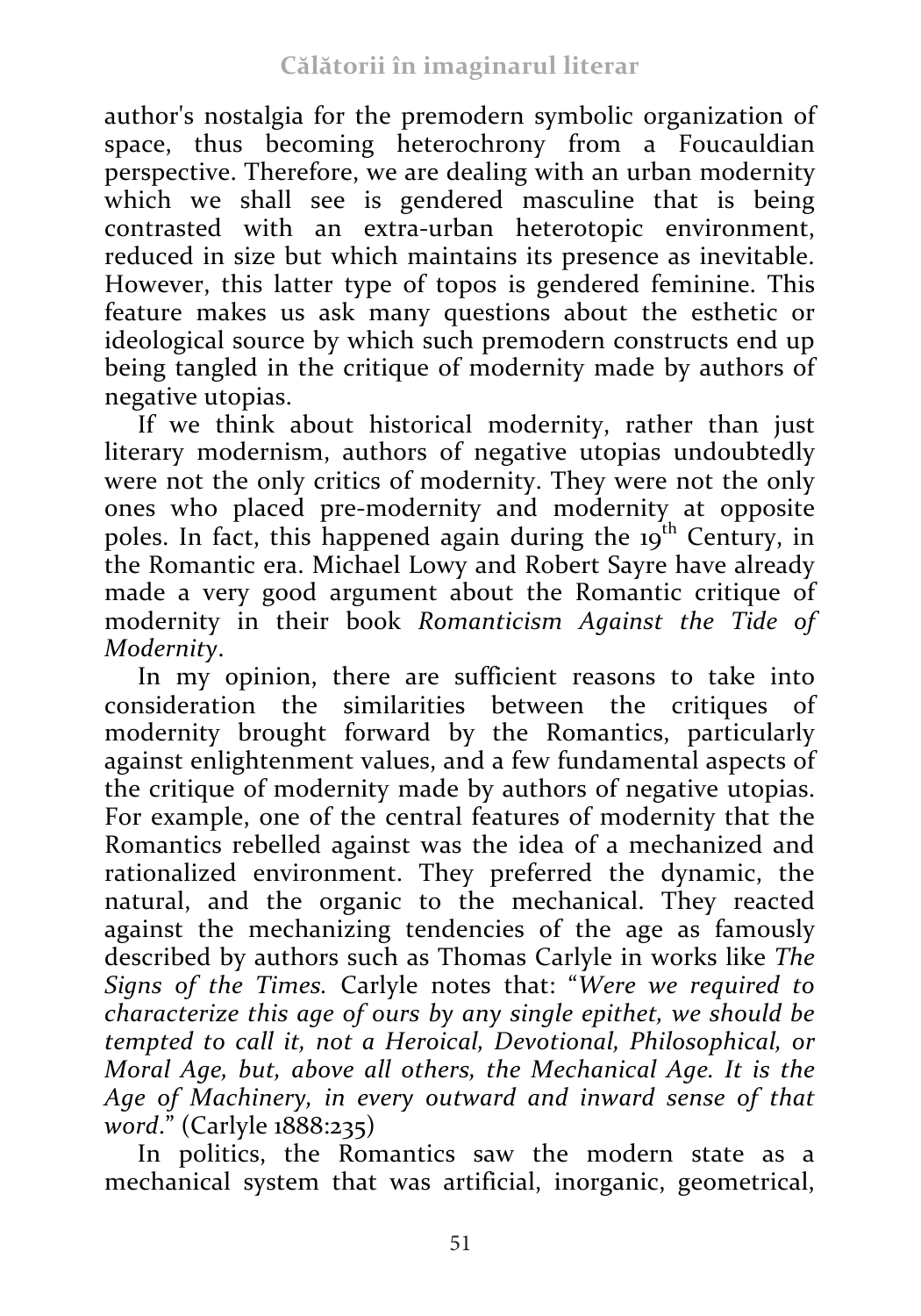lifeless, and soulless. Schelling, for example, complained in *Das älteste Sustem des Deutschen Idealismus* (The Oldest System of German Idealism), arguing that *"We must go beyond the State! For every State necessarily treats free human beings like a mechanical system of gears [mechanisches Räderwerk."* Novalis similarly noted that *"in no State has the administration so perfectly resembled a factory as in Prussia since the death of Friedrich Wilhelm I."* (Lowy and Sayre 2001:39) Twentieth century authors of negative utopias are themselves skeptical of the idea of mechanism and in favor of dynamism instead. For example, Owen Gregory's negative utopia *Meccania,* written in the first half of the 20th Century, alludes precisely to Germany's implementation of Enlightenment policies and the dystopian results achieved. All prominent authors of dystopias are weary of the idea of mechanism, clockwork universes, and prefer dynamism instead. Yevgeny Zamyatin's *We*, one of the novels that had a significant impact on prominent English authors of negative utopias such as George Orwell (but not only him), delimitates between the two concepts quite clearly at the level of symbolic space. For Zamyatin, the natural world of the MEPHI that lies beyond the Green Wall surrounding the city is associated with 'Energy.' In contrast, everything within the city itself is associated with 'mechanism'. This 'Energy' resembles the Romantics' emphasis on dynamism and organicism very much. In fact, Zamyatin points out that one of the authors censored by the World State in his dystopia is the Romantic poet Alexander Pushkin. Authors make other similar 'subtle' allusions of negative utopias to works belonging to Romanticism.

## **The Dichotomy of Nature vs. Reason**

It is a well-known fact that within Romanticism, we are dealing with a gendering of space. Nature, impulse, and irrationality were associated with a feminine symbolic principle. As Anne K. Mellor notes in her book *Romanticism and Gender*, nature is gendered as feminine within the Romantic canon. It is necessary to note that a very similar type of topographic gendering can be observed in many negative utopias; therefore, parallels might be drawn in this particular theoretic segment as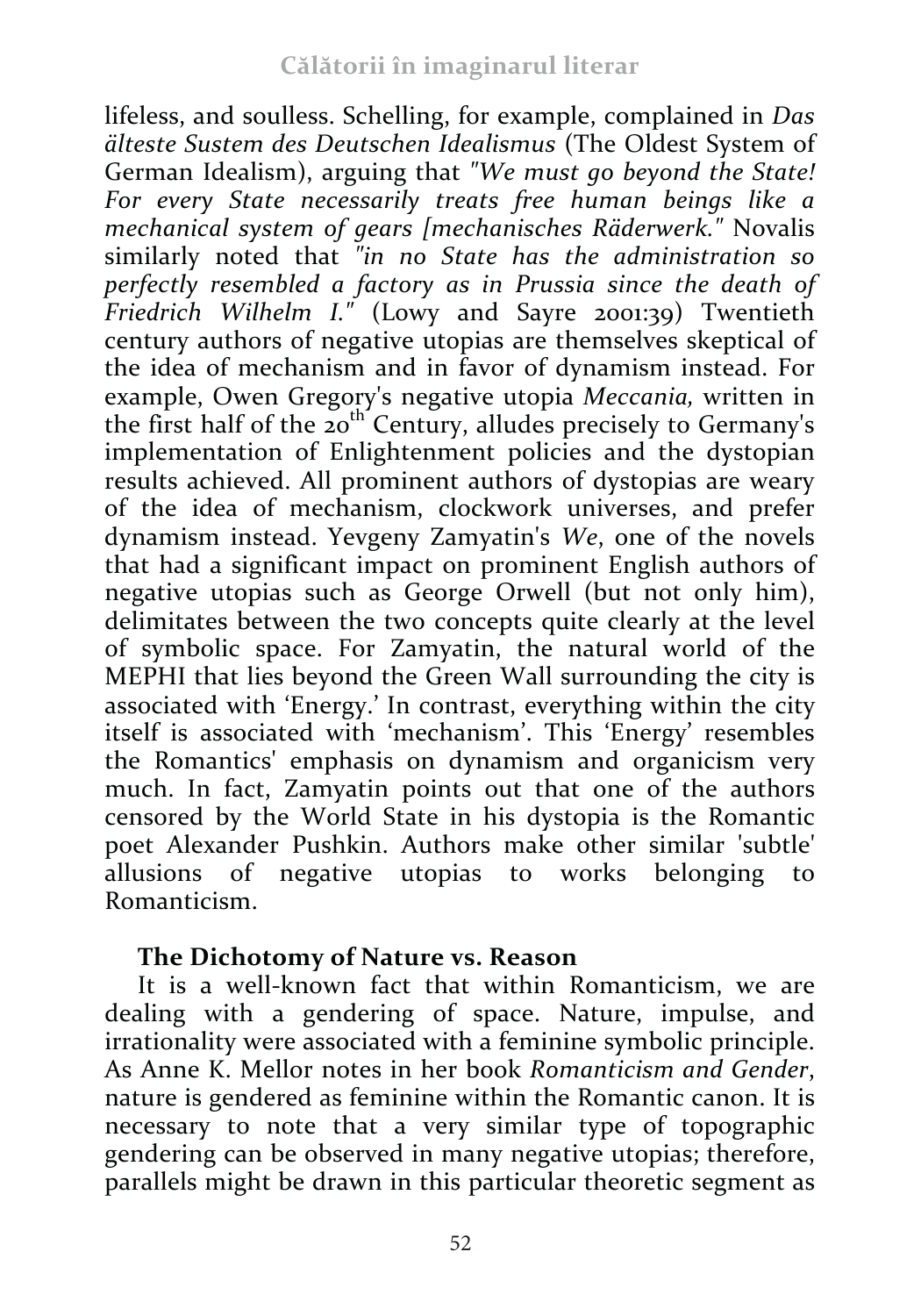well. We should ask ourselves if any geographical environments act as counterpoints to the dominating rationalized modern city gendered as masculine. If this hypothesis would check, it follows that the counterpoint repressed alternative spaces would be feminine. And indeed it seems they are, for if feminine identity has been culturally constructed in relation to the idea of nature and irrationality, opposed to male rationality, as Susan Griffin points out in her book *Woman and Nature: The Roaring Inside Her* we can't help but notice that all the repressed, peripheral spaces beyond the boundaries of the dystopian city, the wilderness beyond Zamyatin's Green Wall, the forest beyond Orwell's London, etc., are natural environments symbolically and traditionally associable with a feminine symbolic principle. The city is in almost all cases gendered as masculine; it is rationally organized, associated with stasis, and often dominated by a patriarchal figure (World Controller, Big Brother, Benefactor, etc.). On the other hand, the peripheral topographical reminiscences associated with the natural world seem to be gendered as feminine. They are associated with nature, irrationality, and impulse. Also, there are many negative utopias where we can directly connect these peripheral locations and important feminine characters present in the novels. Dystopian authors started from the 'island' model, a space cut off from the outside world by clear boundaries. Geographical and ideological otherness was thus constructed as uncanny and potentially subversive dark continents.

A powerful wave of outrage and criticism can be felt when the question of gender construction is tackled within the context of some dystopian fictional spaces. The reason has a lot to do with the assumption that feminine characters have been imagined and constructed according to certain gender stereotypes deeply embedded in our culture. While some of this criticism is well-founded in the case of some dystopian fictional spaces, some would probably need a reassessment.

Throughout the ages feminine identity has been socially constructed in relation to nature, chaos, and irrationality, while male identity has been built around concepts like reason, order, and organization. Within such a symbolic narrative, a hierarchy is incorporated, placing male and rationality above the female,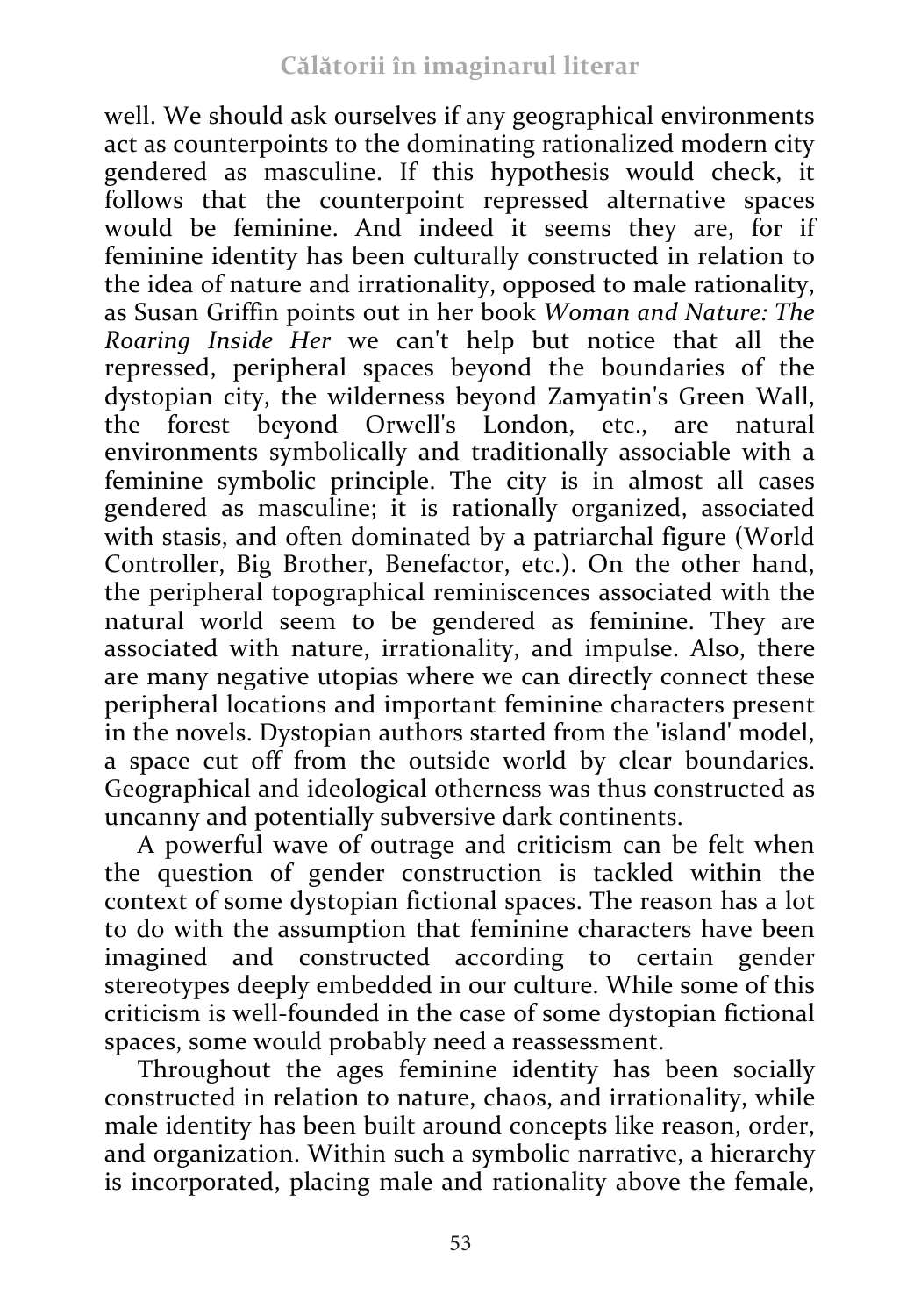irrationality, and nature. The hierarchy enforces the narrative because masculinity symbolically fulfills the role of organizer, taming the wild nature of the irrational feminine dimension and, of course, geographical space. In tackling negative utopias however, some analysts are more fortunate than others because sometimes, the failure to correctly consider the intersection between gender and space can make a considerable difference. For example, the case of George Orwell is associated by some critics with this narrative that modern feminism has put into question.

For the record, I do not claim that critics did not correctly underline the symbolic connection between masculinity, reason, and order on one hand and femininity, irrationality, and nature on the other at the level of character construction within the two texts in question. However, I do claim that there is *no reason to assume the presence of a hierarchy* between the two gender constructs confirming the narrative and delimitating rational masculinity as superior to the feminine and irrational (within the novels). There are many reasons why this particular gender narrative is being tampered with in the two dystopias, if not reversed altogether. Furthermore, I claim that this can be proven only by analyzing the novels at the intersection between gender construction and the nature of the symbolic geography it inhabits. Therefore, it is insufficient to assume character construction as the sole ground on which conclusions are to be drawn without an appropriate discussion of symbolic textual geography and its association with issues of gender.

The two initial starting points in proving such a theory would have to be, firstly, the essential elements regarded as fundamental to the construction of a utopian/dystopian space. Secondly, we have to consider the reasonable assumption that in the case of the two novels mentioned;/, we are dealing with gendered spaces, that is, spaces symbolically linked to either masculine or feminine constructs of gender. Most importantly, one should pay extreme attention to how these gendered spaces relate to their construction and symbolic function within the two fictional worlds. Furthermore, I believe that one should leave aside the baggage of gendered spatial hierarchies that are at work in our daily lives when analyzing these texts because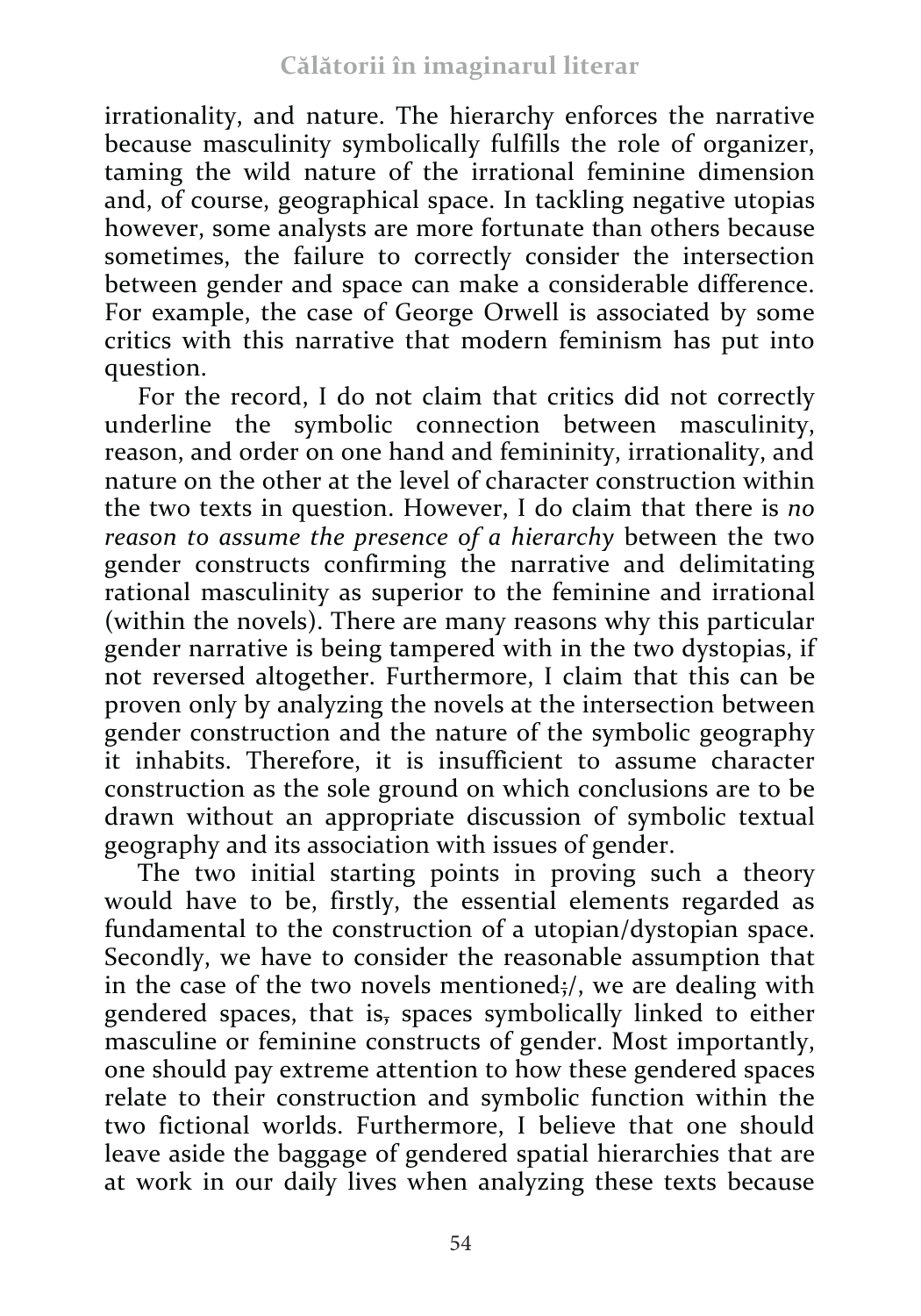they may get in the way of noticing that the gender dynamic may be coded differently at a spatial level within many novels. It may just be that we are not dealing with exact reiterations of traditional hierarchies to which we are used, such assumptions ultimately leading us to faulty conclusions. It makes all the difference because in the process, what can be read as a subtle critique of traditional masculinity's pretense at superiority by the symbolic association with reason, as I aim to show, often is, misread as a complete subscription of the authors to a discriminative narrative.

One of the main characteristics of utopian space that the dystopian authors considered when constructing their antiutopias was that they started from the 'island' model, an area cut off from the outside world by clear boundaries in which a different kind of social order could be constructed. Thomas Morus' *Utopia* was a land where the emphasis was placed on order, rationality, and discipline rather than freedom. This 'superior', self-sufficient, transparent space needed to be the mirror image of its inhabitants. Michel Foucault in *The Eye of Power*, notes: *"What in fact, was the Rousseauist dream that motivated many of the revolutionaries? It was the dream of a transparent society, visible and legible in each of its parts, the dream of no longer existing zones of darkness."* (Foucault 1980:107).

Nicole Pohl and Brenda Tooley argue in *Gender and Utopia in the Eighteenth Century* that this 'superior', transparent space needed to be the mirror image of its inhabitants but most importantly that *"this concept of transparency derives directly from the Cartesian division between a rational mind and an irrational body."* (Pohl and Tooley 2007:108). More specifically, this implies that if gender was coded by associating masculinity with reason and femininity with irrationality, it would also mean that masculinity was associated with the mind while femininity with the body, placing the masculine mind above the irrational feminine body incapable of order. Some utopias are sexist because the 'darkness' Foucault refers to as being the factor that utopians wanted to eliminate, is automatically associated with the body, irrationality, and femininity.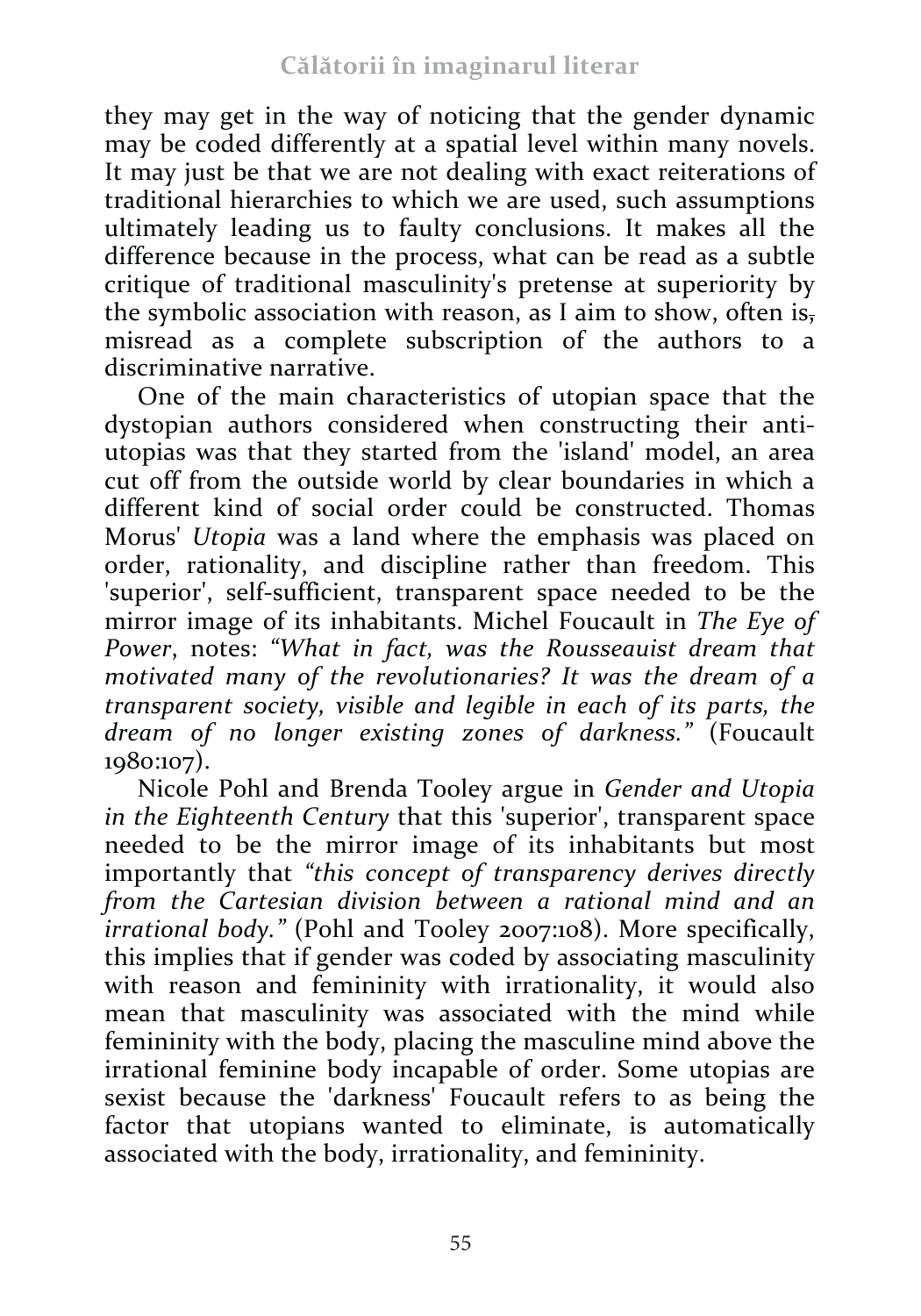The need to isolate this type of space from other geographical locations was a natural consequence because any outside element that would not submit to the utopian plan threatened to destabilize the fragile social order. Geographical and ideological otherness was thus constructed as uncanny (dark continents in the Freudian sense), monstrous in nature, and potentially subversive because of irrationality and, following the classic gender coding, femininity.

While utopian authors may have believed that geographic isolation was for the better, modern dystopian authors outlined the problems this social and geographic spatial ordering may pose. Thus, while utopian authors envisioned the island as a 'good place' – (gr. eu-topos) and portrayed alternative spaces as monstrous geography, it follows as a simple deduction that writers of anti-utopias would reverse this geographical construction, drawing the island itself as a monstrous 'bad place' and that they would endow potential alternative symbolic geographical space with a powerfully positive meaning, its former monstrous, uncanny and subversive potential and otherness becoming an alternative in the fictional universe.

Philip E. Wagner notes in *Utopia, The Nation and The Spatial Histories of Modernity* something extremely important. He mentions the fact that in novels such as Yevgeny Zamyatin's *We*, a work which inspired the geographical setting of many famous Anglophone negative utopias, including *1984,* the One State is the result of a two hundred years war 'between city and the village,' (Wegner 2002:151) between modernity and premodernity, from which the state and modernity emerged – temporarily - victorious. About Zamyatin's novel, he argues that:

*"The valences between the terms of the modern city and premodern countryside have been reversed: the latter is now the positive pole, as the world of the MEPHI seems to promise the possibility of individual self-realization unavailable within the enclosure of the One State."*  (Wegner 2002:151).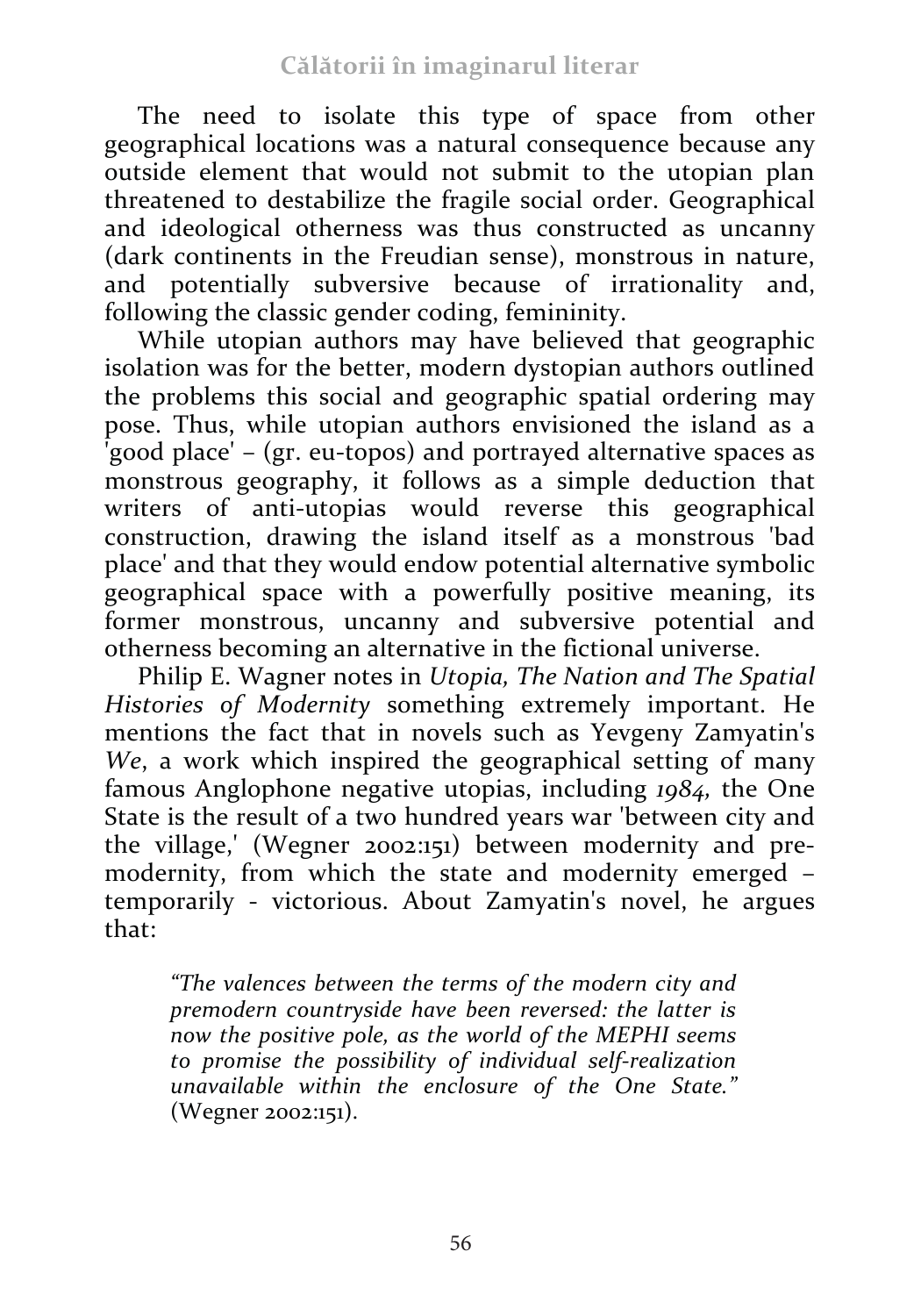#### **Călătorii în imaginarul literar**

The issue of gendered spaces becomes fundamental when analyzing the symbolic contrasts and dialectic between alternative space and the monstrous geography of the dystopian city. Firstly, we should consider that many dystopian universes, not only the two in question, are constructed as clockwork universes gone bad. They are critiques of the enlightenment idea that having only reason and rationality as guiding light, man may, in the end, construct a better society. One of the main reasons for underlying the dystopian city as a monstrous geographical space is the portrayal of the failure of such an attempt at reorganizing the environment. Secondly, we must be aware that reason and rationality have been socially constructed as strictly masculine attributes for centuries in our culture. The over-rationalization of the dystopian city becomes thus a direct product of male rationality and the dystopian city itself a monstrous space, gendered as masculine. The city would thus not only be associated with excessive rationalization but also with masculine identity and not in a small extent with the repression of the feminine dimension from within its walls. As one of Zamyatin's characters indirectly points out, the world inside the confines of the wall is constructed as rational and enlightened while the one outside is primitive:

*Personally I see nothing beautiful in flowers, or in anything belonging to the primitive world long exiled beyond the Green Wall. Only the rational and useful is beautiful: machines, boots, formulas, food, and so on.*  (Zamyatin 1993:30).

If the hypothesis that the space within the dystopian city is gendered as masculine, then it follows that the counterpoint repressed alternative geographical spaces represented from those living in the dystopian city as dark primitive continents would be feminine ones. And indeed it seems they are, for if feminine identity has been culturally constructed in relation to the idea of nature and irrationality as feminist critics pointed out, we can't help but notice that all the repressed spaces beyond the boundaries of the dystopian city, the forest beyond Orwell's city and many other examples from Anglophone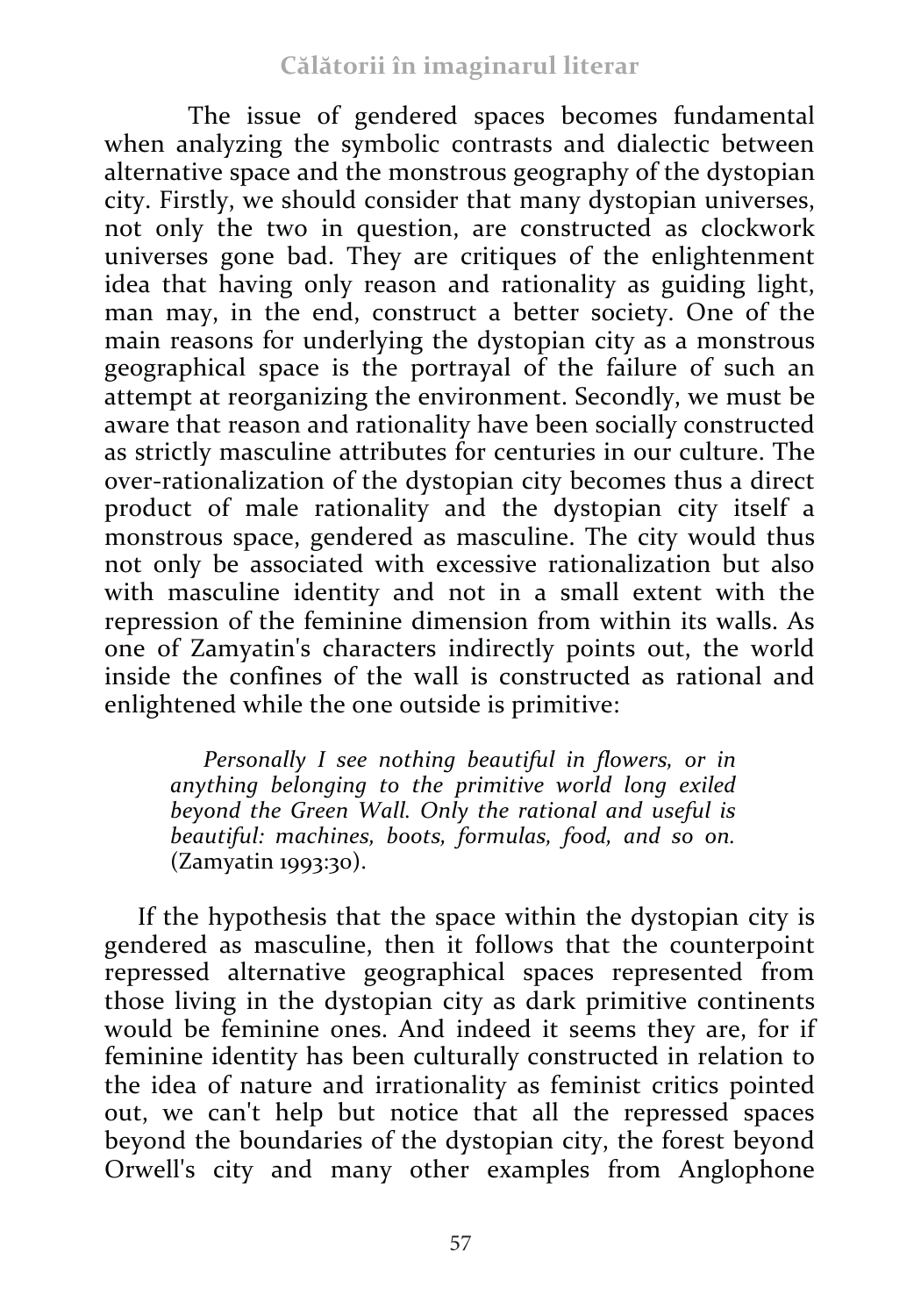literature that can be taken into account, are environments symbolically and traditionally associable with a feminine symbolic principle. Such a gendered spatial dynamic can hardly be accused of placing male rationality in a position of symbolic superiority above irrational femininity in the two texts. Quite the opposite, it is precisely male rationality that is being put into question and on trial for the direct consequences of the attempt at spatial hegemony and rationalizing the natural environment, and isolating/eliminating the otherness associated with alternative geographical locations constructed as feminine spaces. These spaces manage to evade the totalitarian dystopian discourse. The simple existence of such geographical topoi poses a massive problem to characters like Orwell's Big Brother or Huxley's World Controller because they threaten the social fabric and organization. The topographies mentioned fracture the city's carefully guarded spatial cohesion, geometricity and threaten the power positions of characters such as Big Brother. Such alternative geographical spaces are why dystopias isolate themselves in the first place from outside geographic influence. The fact that these alternative spaces are gendered as feminine signals gender and feminine identity as a potential point of fracture in the cohesion and organization of the dystopian city associated with masculinity, order, and reason.

Of course, one would be right in claiming that the feminine is associated with nature and irrationality within the two texts. However, one must also observe that, because these gender constructs are situated in a fictional geographic space used by the authors to underline the utterly disastrous consequences of the failure of enlightenment reason and rationality in constructing a better world, the association with nature does not signal a position of ontological inferiority but rather quite the opposite. The traditional gender hierarchy collapses within the dystopias, and the gender dynamic underlined by Susan Griffin is reversed. This can also be seen at the level of character construction but most poignantly in a discussion of gendered spaces.

Having discussed the theoretical argument, the split between two types of gendered locations in the two dystopias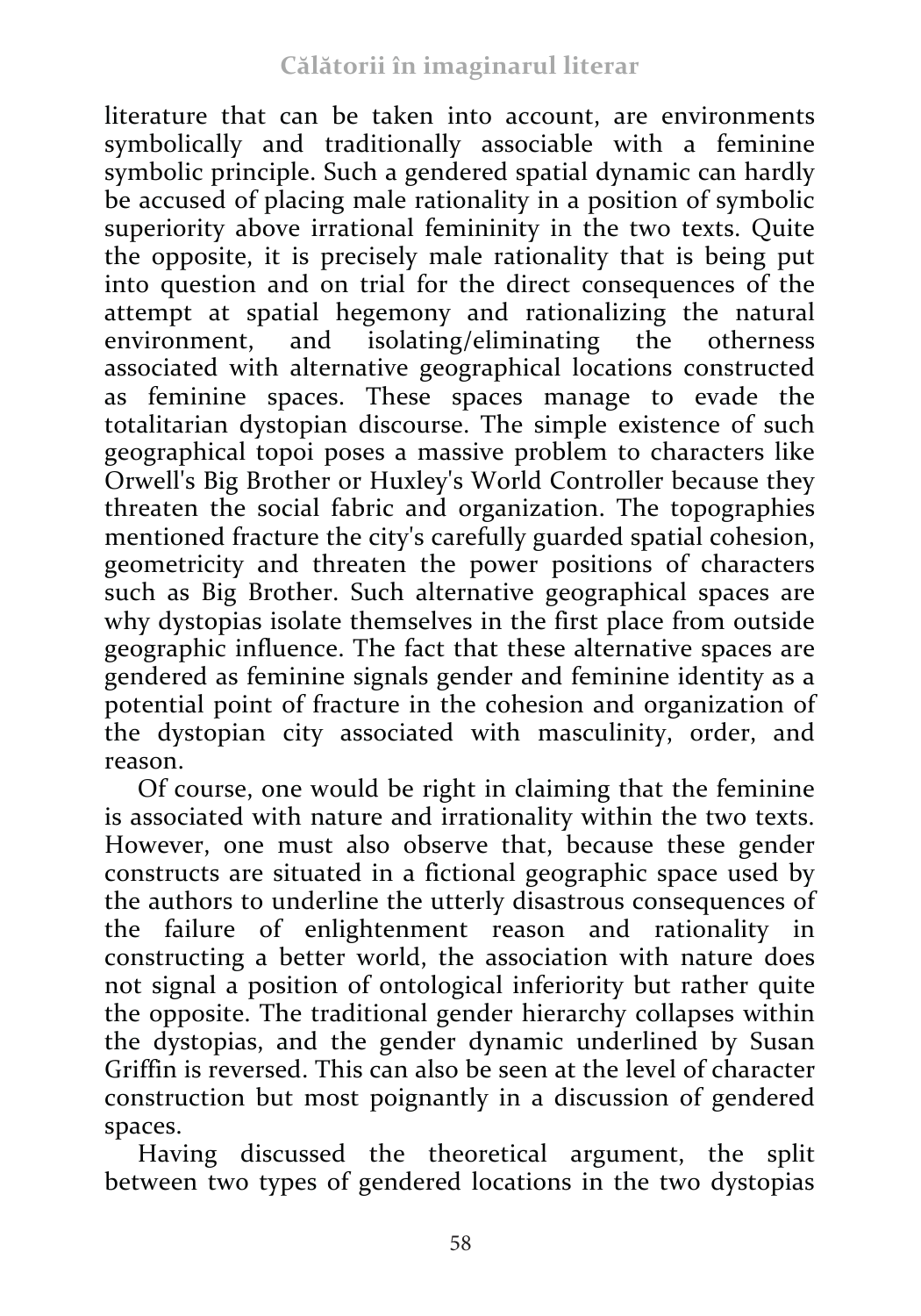that is - a feminine topos associated with irrationality, nature, otherness, impulse, chaos, freedom, Energy that is threatening to a masculine one associated with extreme rationalization, order, control, entropy, unfreedom – we should go forward to specific examples from the texts as well as trying to observe how feminine identity is constructed in relation to these spaces in the two novels. Authors of dystopias place a powerful emphasis on the image of certain female characters. However, we should note that we are not dealing with the idea of the quiet, passive muse in natural surroundings, but rather another type of identity, also explored by the Romantics, particularly P.B Shelley, the woman as Energy, as nature in revolt. There is an active principle involved within the construction of this particular type of female character's identity. Therefore yes, their image is associated with nature, but this is a nature that is untamed, powerful, wild, irrational, and therefore utterly subversive, uncanny and threatening to the rational clockwork dystopian space. Some female characters even seem to have the capability to cancel the pressure and influence exercised by the monstrous geography of the dystopian city. They seem to be capable of altering the connection between mental and geographic space in the case of certain characters who are otherwise under the control of the negative urban environment and replace it with a different connection, a connection with the alternative symbolic geographical locations. Their role is thus potentially liberating, Promethean in nature by challenging the rule of entities such as Big Brother over the fictional space and having the potential to be stronger in this respect.

Furthermore, if we perceive characters like Big Brother, the Benefactor and so on as the fictional Godheads of these reversegardens of Eden (to be noted that, similarly to Christian myth, in dystopias, thoughts by themselves can be sinful) then it follows that female characters such as Orwell's Julia, to continue the analogy, become 'satanic challengers,' as they trespass and encourage the trespassing of the Godhead's commandments. However, the dystopian authors overturned the classic mythical structure and portrayed these 'satanic trespassers' in a positive light. In the case of characters such as

59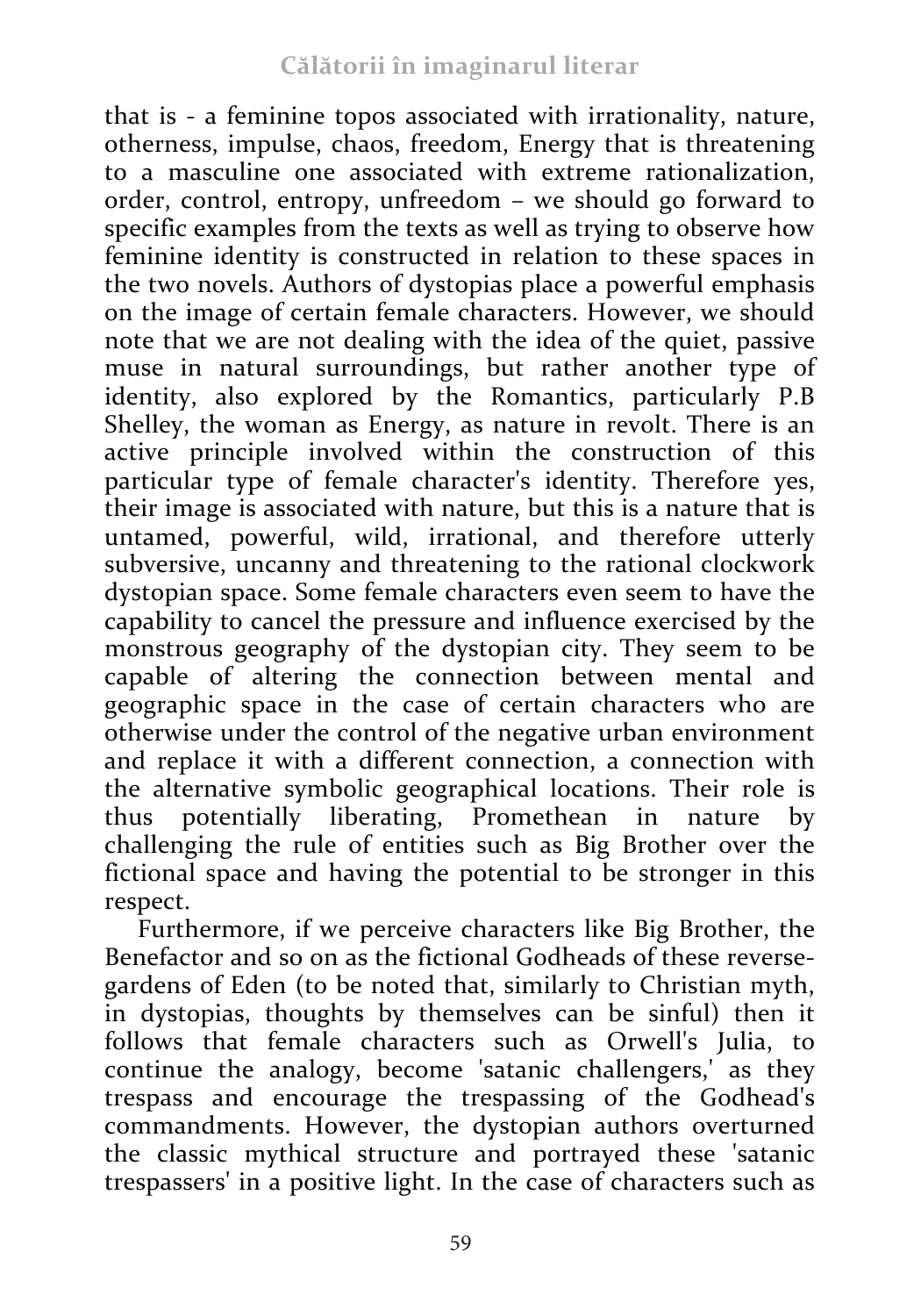Julia or I-330, we deal with personifications of wild nature in revolt to reorganize the environment. Many authors such as Orwell used the symbolic dimension of natural, irrational, feminine alternative gendered space as a counterpoint to the excessively rationalized dystopian city. Of course, in the end, it is a matter of perspective at the level of discourse, for one person's dark, uncanny female figure is another person's freedom fighter. When we see the secret organization MEPHI lead by the female character I-330, managing to create a breach in the Green Wall, what happens at the level of spatial cohesion is that the dominating discourse associated with the monstrous space of the dystopian city is being challenged and undermined, all the repressed concepts making themselves felt in the space of the city.

*Is it possible that the sheltering, age-old walls of the One State have toppled? Is it possible that we are once again without house or roof, in the wild state of freedom, like our distant ancestors? Is there indeed no Benefactor? People were against on Unanimity Day? But then who are they? And who am I? "They" "We", do I know? […] No one knows what tomorrow will be. Do you understand? I do not know, no one knows tomorrow is the unknown! Do you understand that everything known is finished? Now all things will be new, unprecedented, and unconceivable.* (Zamyatin 1993:60).

In George Orwell's *1984,* Winston Smith imagines 'the place where there is no darkness', dreaming about a place in nature where he can escape the influence of Big Brother. The one who facilitates all this is his imagined girl with dark hair:

*The girl with dark hair was coming across the field. With its grace and carelessness, it seemed to annihilate a whole culture, a whole system of thought, as though Big Brother and the Thought Police could all be swept into nothingness by a single splendid movement of the arm. (*Orwell 1987:80).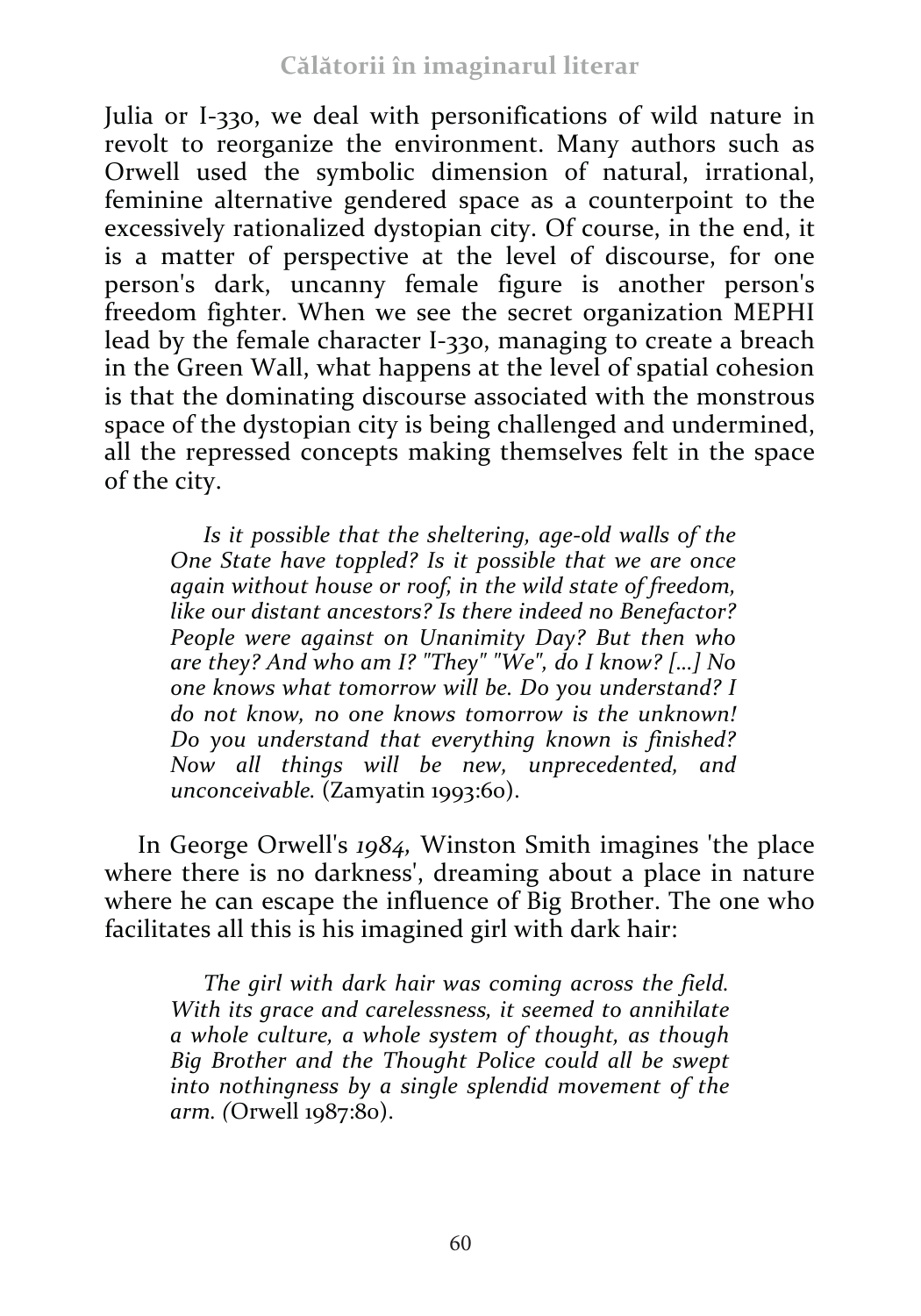However, as the story progresses, we see that this inner vision of a location without telescreens will materialize with the appearance of Julia and their coupling at Julia's meeting place near a forest outside London and later in the old room or the church tower.

The room itself where Julia utters the phrase '*In this room I am going to be a woman not a Party comrade*' is first and foremost a robust manifest at the level of space and gender. A manifest comparable in meaning with the one made by Virginia Woolf, one that clearly puts into opposition feminine identity with the gender role and conduct assigned arbitrarily. The words themselves signal a breach in the symbolic cohesion of the monstrous dystopian space caused by the subversive potentiality of gender.

Therefore, rather than simply calling the gender constructs present in many Anglophone negative utopias as symptomatic to the traditional narrative described by Susan Griffin, we have seen that the issue is more complex and changes significantly when discussing the issue of spatiality. This issue points towards gender as a subversive element towards a collapse in the hierarchy at work in the narrative and a reversal of its poles. This happens more often than not in negative utopias, particularly in the Anglophone one but definitely not limited to them as we have seen in Russian literature as well the case of Yevgeny Zamyatin.

## **References**:

- Clarence, B. (1993) ed. *Yevgeny Zamiatin's We*, New York: Penguin Books.
- Carlyle, T. (1888) *Signs of the Times*, in *Critical and Miscellaneous Essays*, London, Chapman and Hall.
- Foucault M. (1984) *Of Other Spaces*, in *Architecture, Mouvemont, Continuite*, trad. Jay Miskowiec, October, 1984. Retrieved September 10, 2021.

https://web.mit.edu/allanmc/www/foucault1.pdf

Foucault M. (1980) *The Eye of Power*, in Gordon, Collin ed. *Power/Knowledge: Selected Interviews and Other Writings* 1987-1977, New York, Pantheon.